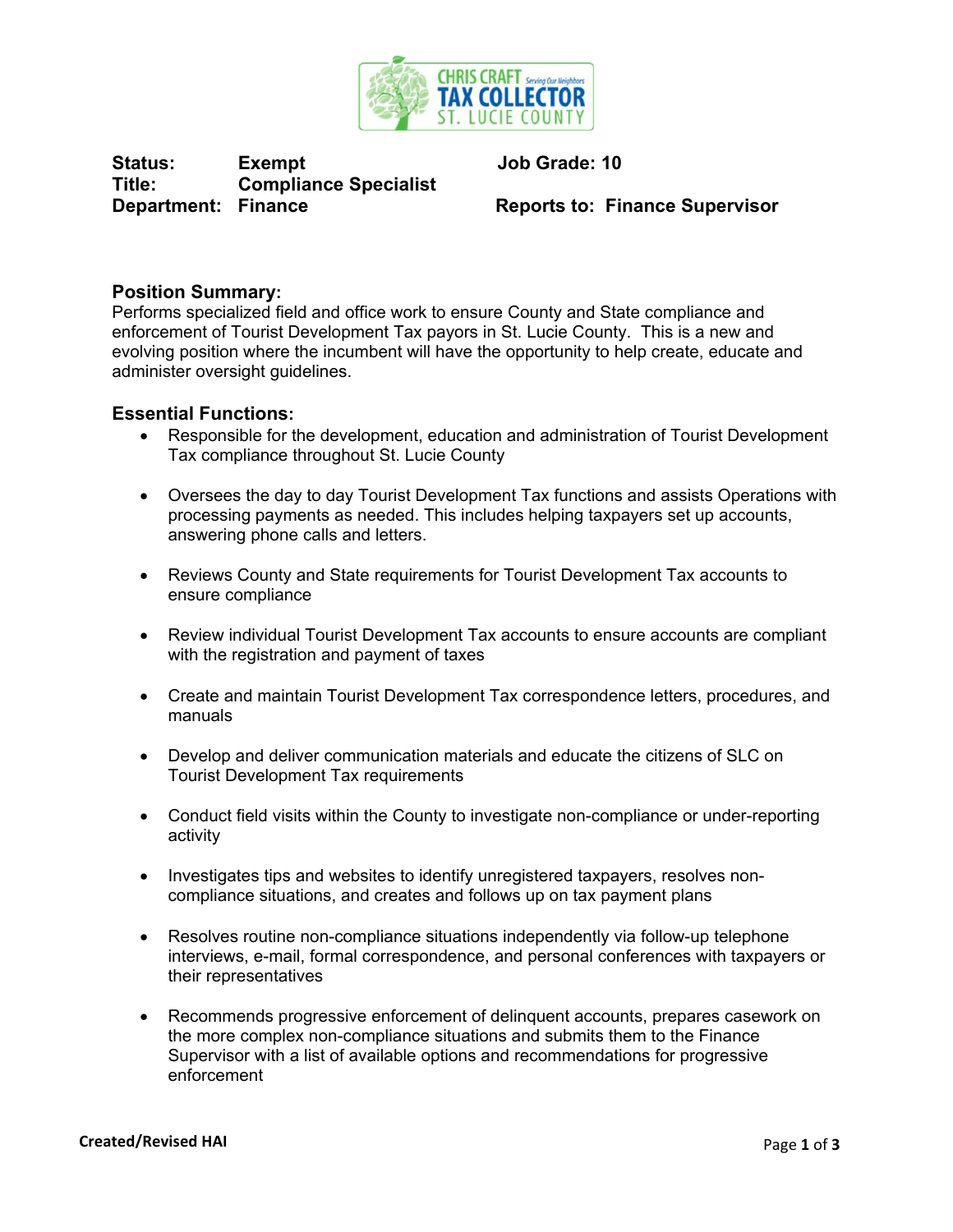

Status: Exempt Job Grade: 10 **Title: Compliance Specialist Department: Finance Supervisor Reports to: Finance Supervisor** 

- May conduct public education and information seminars before travel industry groups, realtors, condominium management associations, accountants and others
- Accesses online computer databases, conducts research, and analyzes information
- Each employee has the basic responsibility to be at work, as determined by their schedule, to arrive for work on time, and to stay at work for the duration of their schedule

#### **Other Duties:**

- Perform or assist with any operation as required to maintain workflow and to meet schedules and quality requirements.
- Participate in any variety of meetings and work groups to integrate activities, communicate issues, obtain approvals, resolve problems and maintain a specified level of knowledge pertaining to new developments, requirements, and policies.
- Responsibilities are actively developing and expected to evolve

#### **Competency:**

- Demonstrate excellence in oral and verbal communication with the ability to communicate clearly.
- Strong computer and keyboarding skills, and ability to work efficiently in MS Office Suite including Word and Excel, as well as learn and function effectively in the use of specialty software systems and tools used in communications and transaction processing.
- Ability to manage work effectively by prioritizing tasks.
- Valid Florida Driver License with insurability.

## **Education/Experience Requirements:**

- High School
- Attend meetings after hours as needed
- Comfortable with public speaking
- Must possess strong problem-solving skills
- Engages with the public in a courteous and professional manner